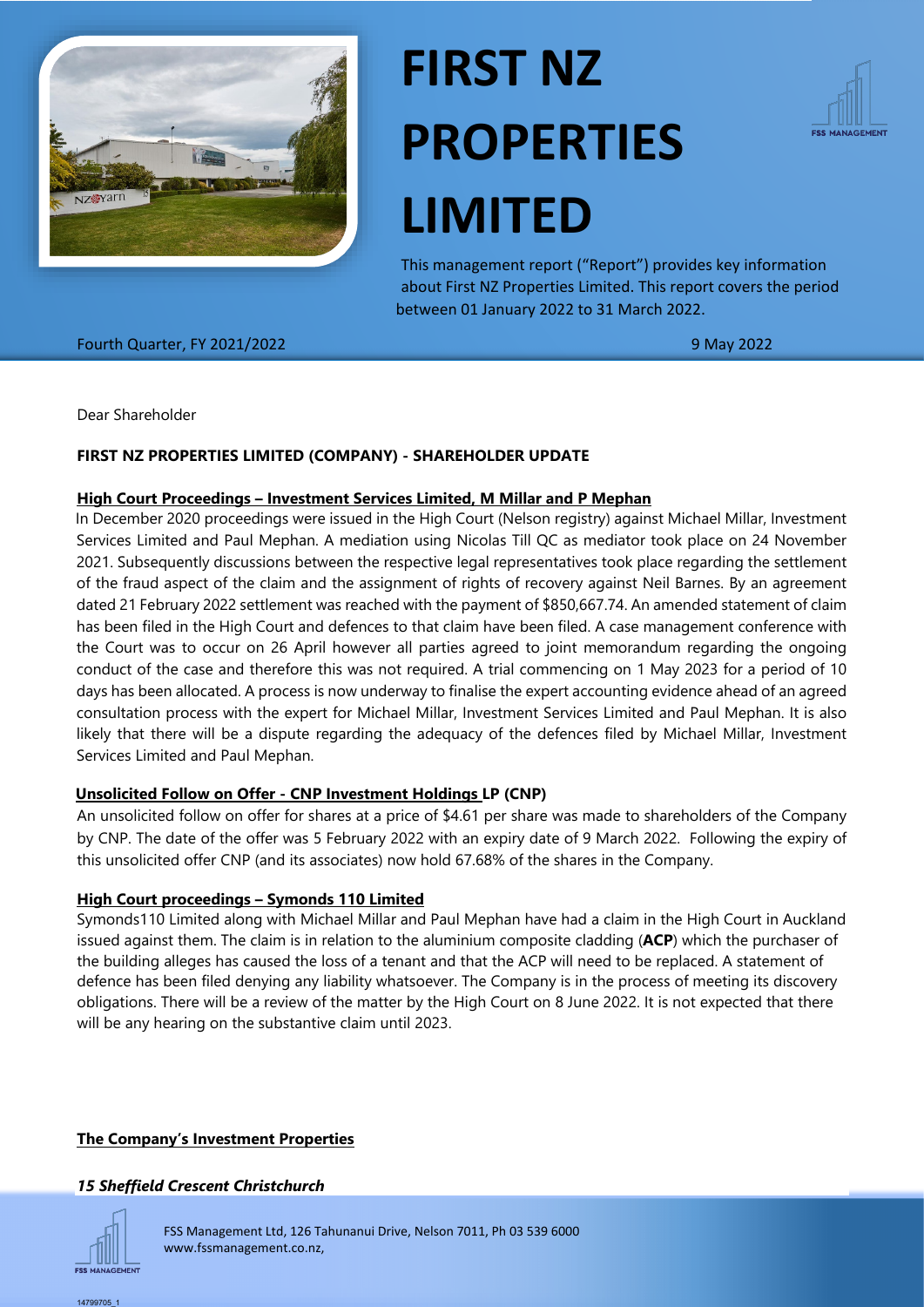# **Current Tenancy**

NZ Yarn Limited

The price for the project to bring the property above 67% NBS has been received and the Directors are in discussions with the tenant. The tenant has completed improvements that were required to the sprinkler system by insurers and is awaiting sign off so that the Building Warrant of Fitness can be completed.

- Full rent continues to be paid along with all recharges.
- Ten-year term expiring 21 November 2024 with four rights of renewal of three years each.

# *234 Rangitikei Street Palmerston North*

Roofing contractors are still looking into the small leaks affecting all tenants and it has been hard to see progress on this whilst so many contractors have been impacted by Covid.

## **Current Tenancies**

Harvey Norman

- Five-year term expiring 27 October 2026 with one right of renewal of five years.
- Full rent and service charges continue to be paid.

Bed, Bath & Beyond

• Expiring 1 December 2026 with two rights of renewal of five years each.

Price Busters

- Six-year term expiring 6 April 2027 with one right of renewal of six years.
- The tenant has inquired about improving the premises by installing AC heating/cooling. Quote for the work is being obtained.

# **Unaudited Financial Report at 31 March 2022**

This is an unaudited update of the Company's 12-month financial information.

This information is directly from our Xero system as at 31 March 2022. It is expected that there will be changes to these numbers following an update to the year-end accounts. These are preliminary and for your information only. Confirmed numbers will be available following the audit by BDO Christchurch.

| <b>Financial information summary</b> | 2022)        | 2022 (1 Apr to 31 March   2021 (1 Apr to 31 March 2021<br>for comparison) |
|--------------------------------------|--------------|---------------------------------------------------------------------------|
| Total rental income                  | 1,905,749    | 1,844,270                                                                 |
| Net profit before tax (NPBT)         | 1,727.714    | \$1,402,445                                                               |
| Ending equity                        | \$25,213,182 | \$24,129,236                                                              |

These figures have not yet been audited.

# **Dividend – No dividend payment in May**

The dividend policy of the Company is to distribute to its shareholders a part dividend in May and then a final dividend in November, after the finalisation of the annual accounts. The dividend payout is subject to the directors of the Company having considered several financial issues including imputation credits being available to fully impute the proposed dividend amount.

In recent years significant tax has been prepaid to fund the imputation credits attached to dividends. This is a temporary measure and it has allowed previous dividend payments to be imputed. As there are no imputation credits available, the Directors have resolved not to continue to prepay tax and, as a result, no dividend will be paid in May. Once the Company has sufficient imputation credits available dividend payments may resume subject to the other requirements of the dividend policy.

# **Investment Property**

The Directors continually review property options which may be of benefit to the Company. This includes the sale or purchase of properties. Any transaction would be subject to the Directors belief that it would be in the best interests of the Company and, if it was deemed a major transaction, a special resolution of the shareholders of the Company would be required.